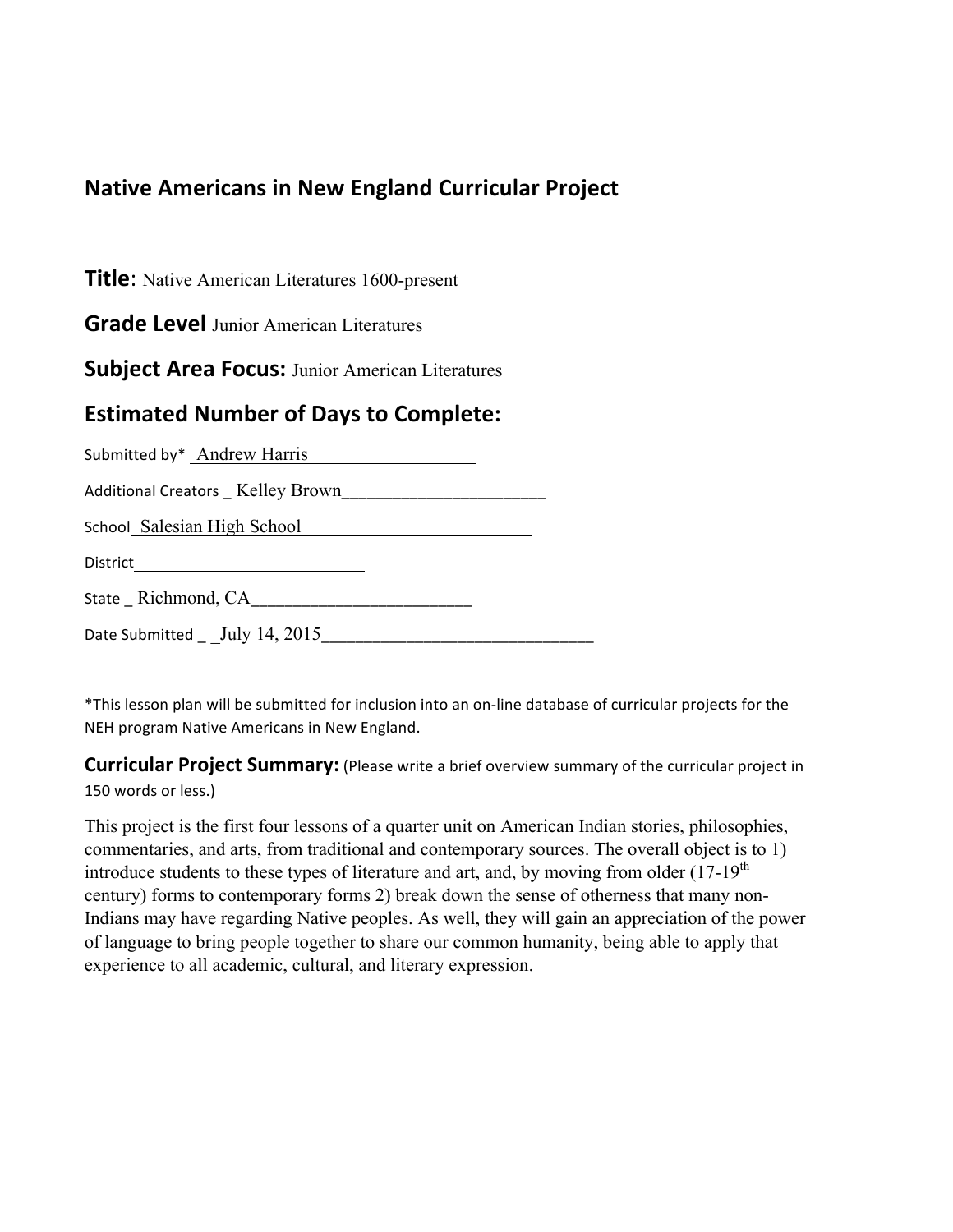## Desired Results/Objectives

**1. Essential Questions:** How are creation myths from American Indians similar and different from non-Indian [Christian?] How do diction and symbols change meaning in the same stories? How do American Indians harmonize contemporary culture with their traditional cultures through story and music and dance?

**Objectives:** to break down the prehistory/history division; to help students move away from Indian as fantasy; to bring in direct learning about the idea of "other"; through literature, film, and music, to have the students experience that history and its literature is a continuum, not a bifurcated reality.

**Students will know...** that there is no prehistory/history division; that the image of American Indians created through media is not representative; that history and its literature is a continuum, not a bifurcated reality; that translated materials can differ in significant yet subtle ways; that creation myths from Judeo-Christian literature and American Indian literature have similarities; that history and its literature is a continuum, not a bifurcated reality

**Students will understand...** How stereotypes of the Western Plains Indians create a sense of otherness for all contemporary Indians; that groups in power often view less powerful group, i.e. American Indians, as "other" and this limits the ways in which people understand Native stories, esp. 19th century literature, and history; that seeing groups of people, i.e., American Indians, as the other, as separate from all human beings, marginalizes them as different from the majority, therefore causing division and prejudice in all communities; that American Indians are still a vibrant, thriving, creative communities in the U.S. and can be seen in stories and literature through time.

**Students will be able to...** Visually be able to identify the stereotypical image of Indian as the Plains Dakota or Cheyenne leader with war head dress; Begin to identify and understand, through slides of portraits of Old Northwest and East Coast portraits that not all Indian regalia is the same (photos of portraits of Old Northwest and East Coast regalia collected by me from the Newberry Library in Chicago); analyze a piece of literature, i.e. "from *The Deerslayer"* and "Rip Van Winkle" using Dorris's lens looking for examples of "otherizing" within that text, and identify evidence within the text to support their analysis; Identify both traditional items of regalia and music and contemporary additions to Crow regalia and music in "Supaman: Prayer Loop Song"; analyze a piece of literature, i.e. "Voices from the Shore" (e-reader - various American Indian creation stories) and identify commonalities with Genesis

#### **2. Curriculum Standards (National, State, Local): California State Framework**

**Transfer Goal:** By applying literary analysis techniques to these American Indian short stories,

mythology, images, and arts, students will be able to see other cultural literature and arts

as part of a human experience we all share.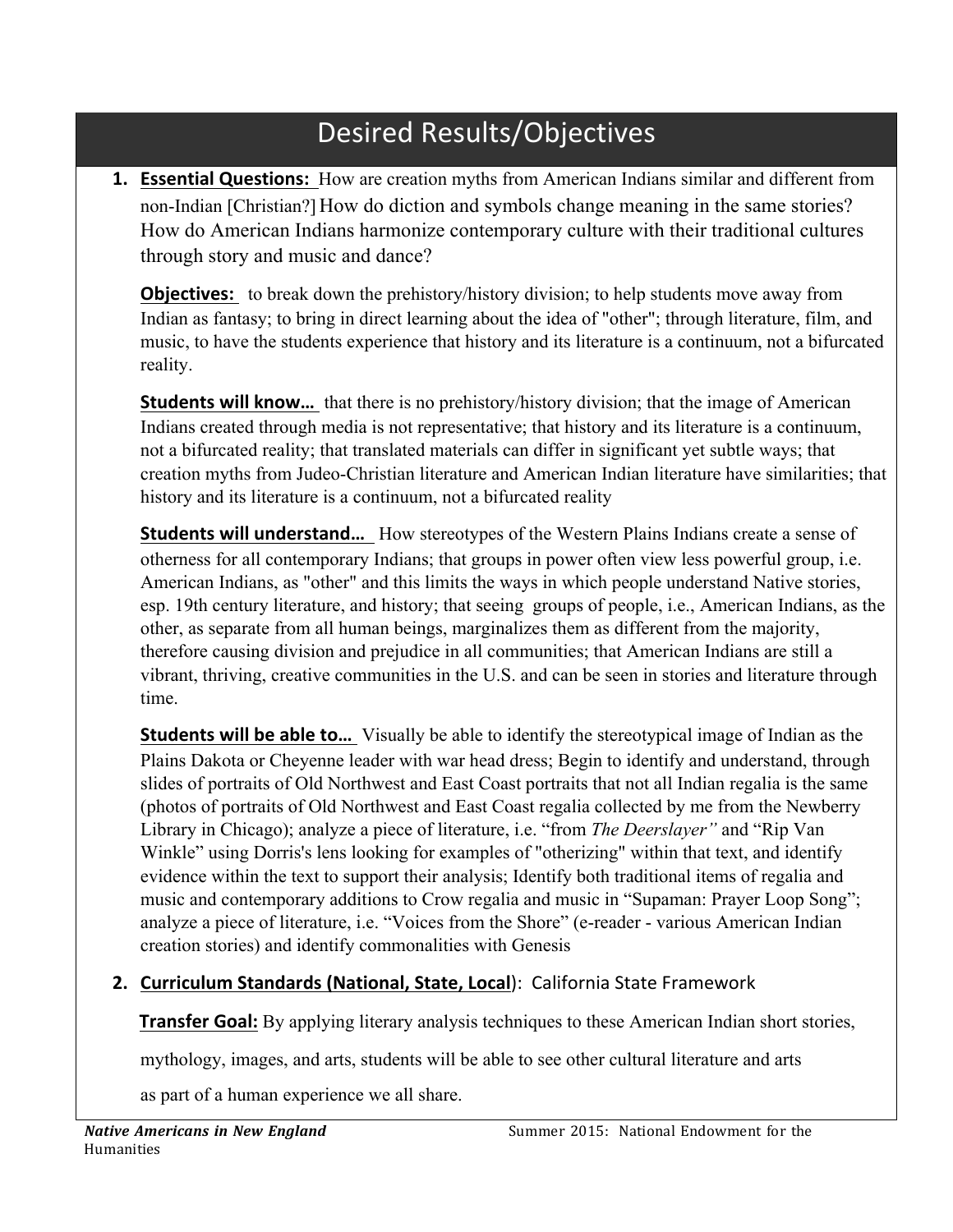## Assessment/Evidence

#### Performance Task or Assessment used to gauge student learning: (Please describe)

Written assignments: All students: will all students do all three of these activities? Essay: Describe a personal experience when the student felt otherized , and apply to our literature the experience to our reading of Michael Dorris's essay and other literature.

Interview: (transcribed from audio): Interview with a parent, grandparent, or great grandparent about their experience of being otherized, and perhaps how things have or have not changed for them over time Video: create a video with a theme of refuting the otherizing of Richmond kids, a creation story, or a blend of traditional and contemporary music and dance

**Pre-Assessment:** Class discussion, Q and A;; exit tickets at the end of discussion or film or audio; short answer basic reading quizzes; write a creation myth describing the creation of something in contemporary times, following the form of Indian creation myths.

**Formative Assessment:** Formal essay analyzing 1) similarities and differences in different versions of three or more creation myths, with personal analysis of the statement this analysis makes about humans and the human condition, 2) a formal written and multiple choice test of the material read, 3) short essay (3 paragraphs) responding to an article in *Indian Country Today*

**Other Assessment Evidence:** individual assessment using Martha Ruddell's informal student assessment form

# Learning Plan

#### Lesson Summaries: (add lessons if necessary)

Lesson 1: Introducing American Indian Literature: American Indian images, imagined and real; contemporary non-fiction, Romantic era fiction; 2 class days

Lesson 2: Begin examining differences in three versions of a single Iroquois creation myth; 2 class days

Lesson 3: Examine Pima creation story ("The Well Baked Man") with Christian creation story (Genesis)

Lesson 4: Contemporary American Indian short story "The Man to Send Rain Clouds": examining the differences between Laguna Pueblo characters' and Catholic priest Father Paul's spiritual understandings, their cultural differences, and their approach to death; short video of Supaman's "Prayer Loop Song," describing how he blends traditional regalia, music, and dance with contemporary symbols, music, and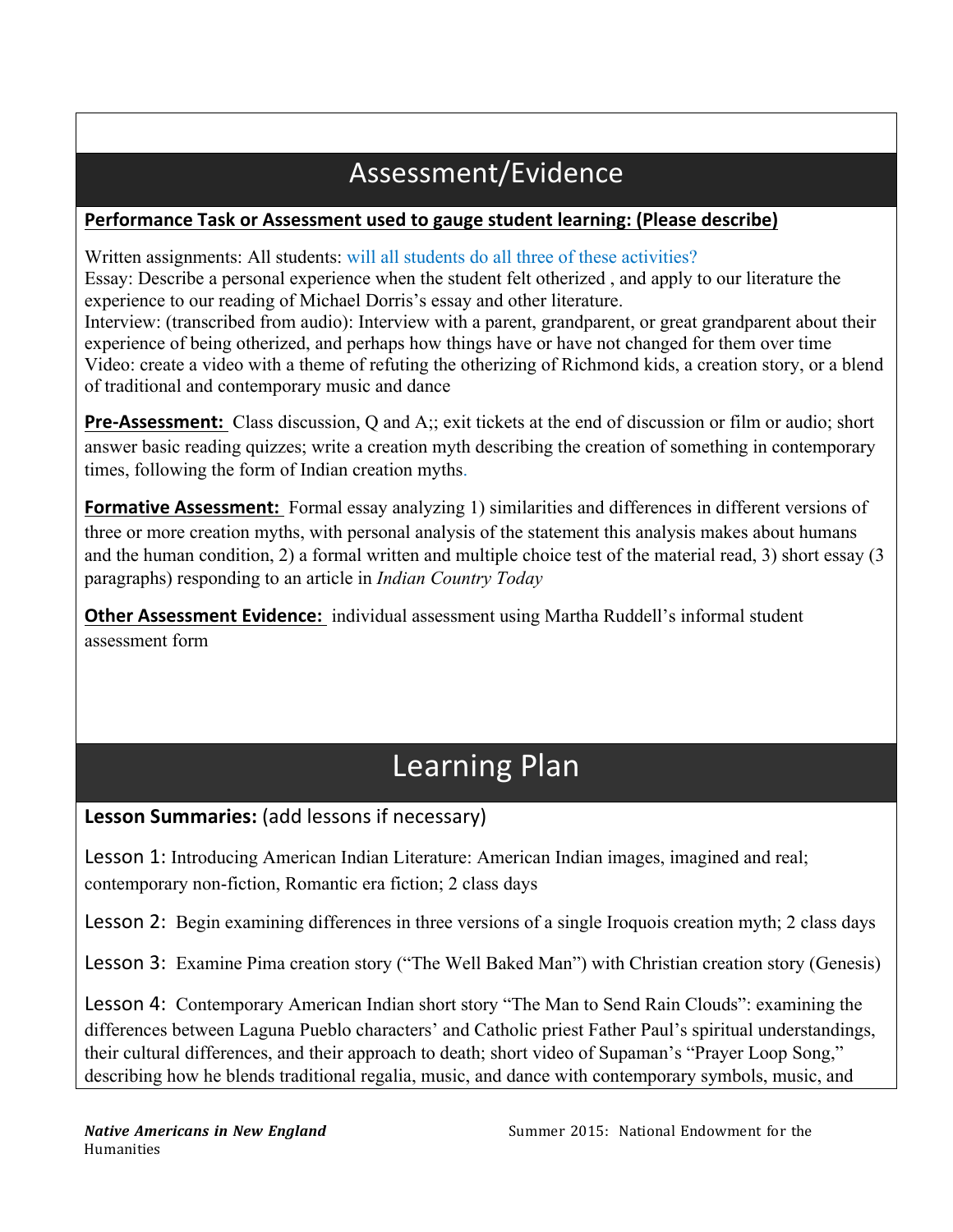dance. 2 class days; examine the importance of holding on to one's traditional or original language

## Learning Activity Details:

## LESSON 1

Materials/Resources Tools: Slide show of various portraits of American Indians from the Newberry library; maps in e-reader; essay "Indian on the Shelf" by Michael Dorris

Instructional Tips/Strategies/Suggestions: Make sure to call on students (especially reluctant or quiet or invisible ones) for responses to images, use exit tickets to check their changing ideas of images of [early?] American Indians

Essential"Question:" How do popular images of American Indians differ from actual realistic images of real American Indians from 18-20th century? How do our images, speech, stories create an image of any particular people as separate from humanity?

#### Lesson 1 Details

Day 1: Introduce quarter unit on American Indian Literature: Lecture giving basic background on why American Indians are included in American Literature course, and short history of Indian presence on North American continent; Have students describe their image of "Indian"; Slide show of portraits of various American Indians from early 19th to advertising images used up to 21st century; Slide show of maps showing locations of Indian tribes on continental U.S. at the time of European invasion, of the routes of British, French, and Dutch invasion of North America, and boundaries between colonies and Indian territory, 1793. Homework: "Indian on the Shelf," by Michael Dorris

Day 2: Short quiz and discuss homework reading of "Indian on the Shelf," observing for understanding and/or confusion; discuss personal experience of being seen and treated as the other. Homework: Read "from *The Deerslayer,"* and answer study questions regarding Hurry Harry's view of the Mohican Indians (moral argument in this reading will be covered in Romanticism unit)

Lesson Opening: Silent meditation; Lecture; poll students on their image of an American Indian;

During the Lesson:

Teacher shows slide shows, adding commentary and soliciting comments on what the students are seeing, students take notes.

Lesson Closing:

Commentary from students about what they saw, how their image of American Indian may have changed.: Relate Dorris's essay to students lives. Homework: Read three versions of Iroquois creation myths taken from 1) John Norton in the e-reader, 2) the same story translated by Kanienkehaka (Mohawk), and 3) the same story translated by the Wendat [#1 on the e-reader, #2-3 on http://1704.deerfield.history.museum/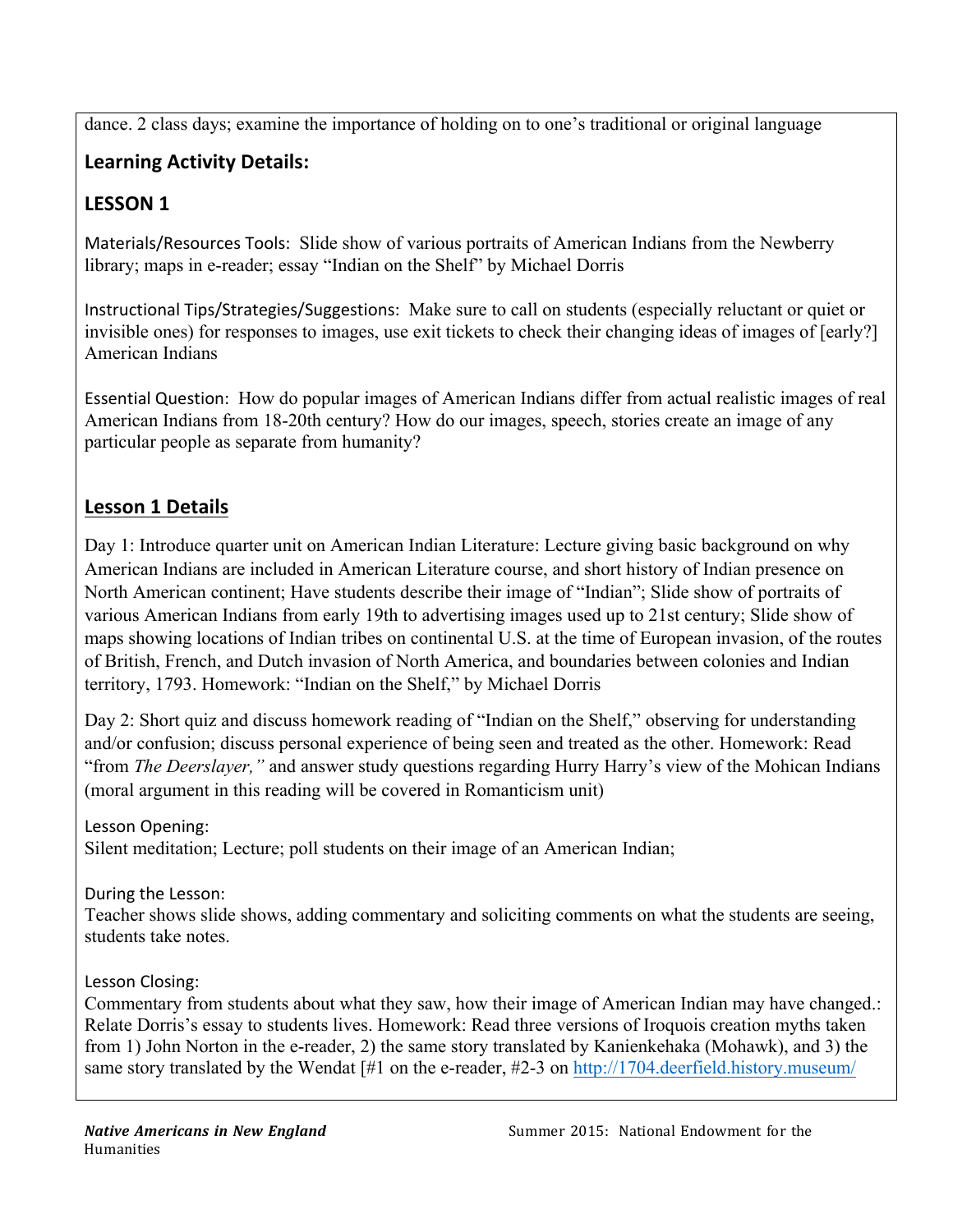Day 2:

Lesson opening: reading quiz based on study questions

#### During the Lesson:

Quick check of quiz responses, check for basic missed understandings; discuss study questions; check for understanding of how Dorris's essay is applicable to "from *The Deerslayer."*

#### Lesson Closing:

Commentary from students about what they saw, how their image of American Indian may have changed.: Relate Dorris's essay to students lives. Homework: Read three versions of Iroquois creation myths taken from 1) John Norton in the e-reader, 2) the same story translated by Kanienkehaka (Mohawk), and 3) the same story translated by the Wendat [#1 on the e-reader, #2-3 on http://1704.deerfield.history.museum/

## **LESSON'2'**

Introduce three versions of an Iroquois creation myth, analyzing subtle differences and the different meaning taken from the differences.

Materials/Resources Tools: Introduce three versions of an Iroquois creation myth, analyzing subtle differences and the different meaning taken from the differences.

Instructional Tips/Strategies/Suggestions: Make sure to call on students (especially reluctant or quiet or invisible ones) for details of the stories.

Essential Question: How do subtle differences in diction and symbols in the same story affect meaning

## **Lesson 2 Details**

Day one: begin student led discussion of what things were created; draw focus to what each twin brought to the world; list on board the specific words that shift the meaning and depth of what each brought to the world; Day two: discuss how a few different words change the meaning of the three stories

Lesson Opening:

Silent meditation; Quick check quiz on basic details of the story; poll specific students (perhaps having been chosen the day before, depending on when in the year this unit is used) on basic details questions from the quiz

During the Lesson:

Discuss and summarize basic plot movement and creations that came about in all three stories; require correct pronunciation of characters names; call for questions that all three stories do not address regarding the creation of the world.

Lesson Closing: Dictionary time defining "good," "evil," "harmony," "struggle," and add to vocabulary log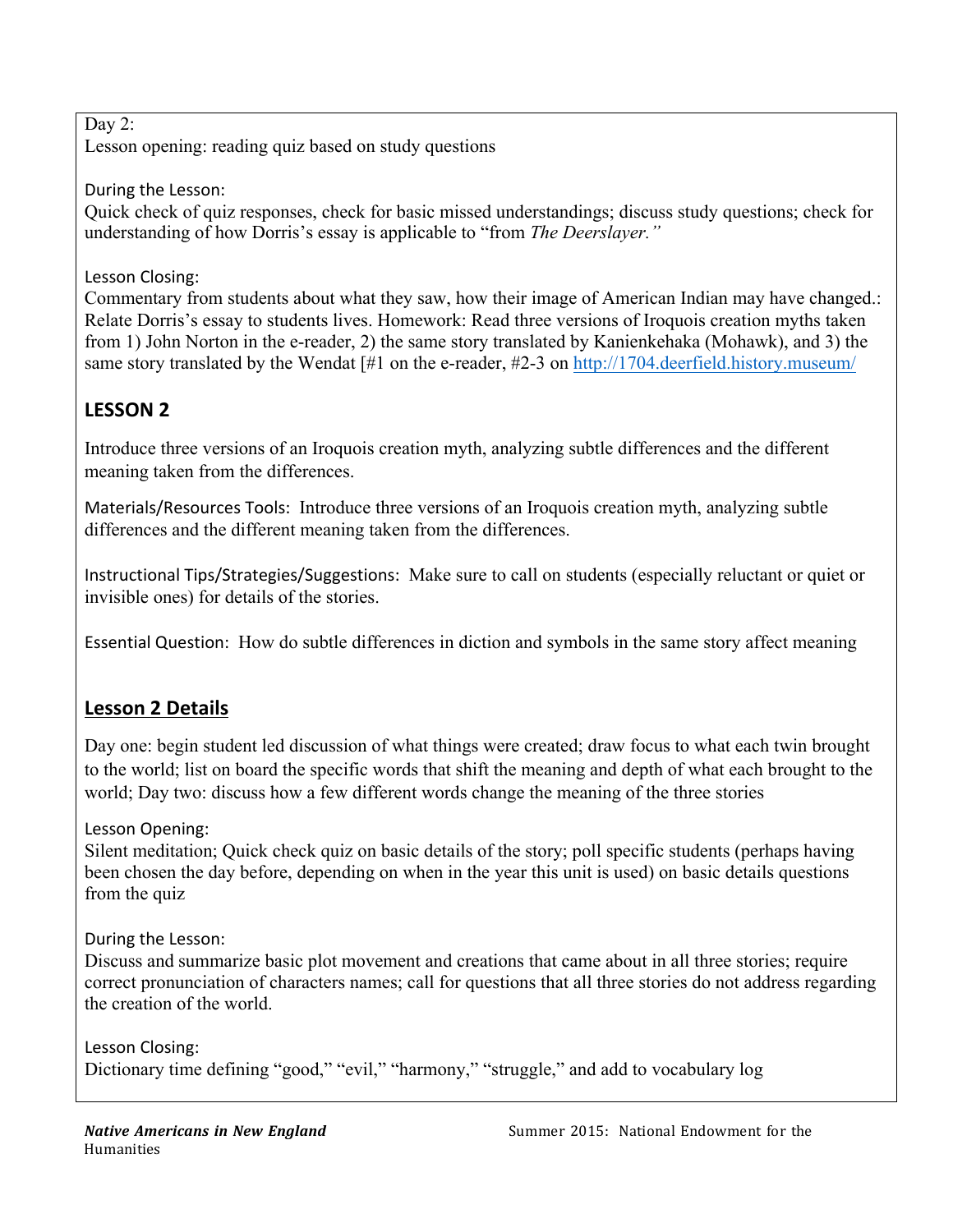Day 2: Lesson Opening: review quiz and study questions for correct understanding

During the Lesson:

have students list changes in diction they think change meaning; exercise in substituting different words for the words on the list to analyze how they change meaning; Discuss the power of how a few words can make so much difference in meaning

Lesson"Closing: Begin reading of Pima and Genesis creation myths; finish for homework

## **LESSON'3'**

Compare/contrast two creation myths (Pima and Genesis).

Materials/Resources Tools: Pima myth in e-reader, Genesis in student Bible

Instructional Tips/Strategies/Suggestions: Check for students familiar with Christian mythology; define the word myth as used at examining Christian stories; remind students we are looking at all these stories as literature rather than fact

Essential"Question:" How do beliefs about creation of the world draw on similar materials even though the stories were formed 12,000 miles apart?

## **Lesson 3 Details:**

Read aloud the specific section of Genesis, preferably from the KJV, in a stentorian voice; have a GOOD student reader tell/read "The Well Baked Man' as a story teller (requires previous prep with the student); students then list similarities and differences; question students through an exit ticket about their responses to the differences (god makes mistakes, god has a sense of humor, god needs humans - god's lonely)

Lesson Opening: Silent meditation; teacher led  $\overline{O} \& \overline{A}$  regarding students' understanding of the word myth

During the Lesson:

Students officially define the word myth for our purposes from the class dictionary and from Joseph Campbell's definition of the word and the teacher's definition (both in the e-reader); stories are read; similarities are listed.

Lesson Closing:

Students begin silent writing rough drafts/ideas for a creation myth showing how a contemporary thing, natural or human made, came to be, in the style of the Pima and other creation myths, to be due in two days, with final due at the end of the unit. Homework: Read: "The Man to Send Rain Clouds," by Leslie Marmon Silko.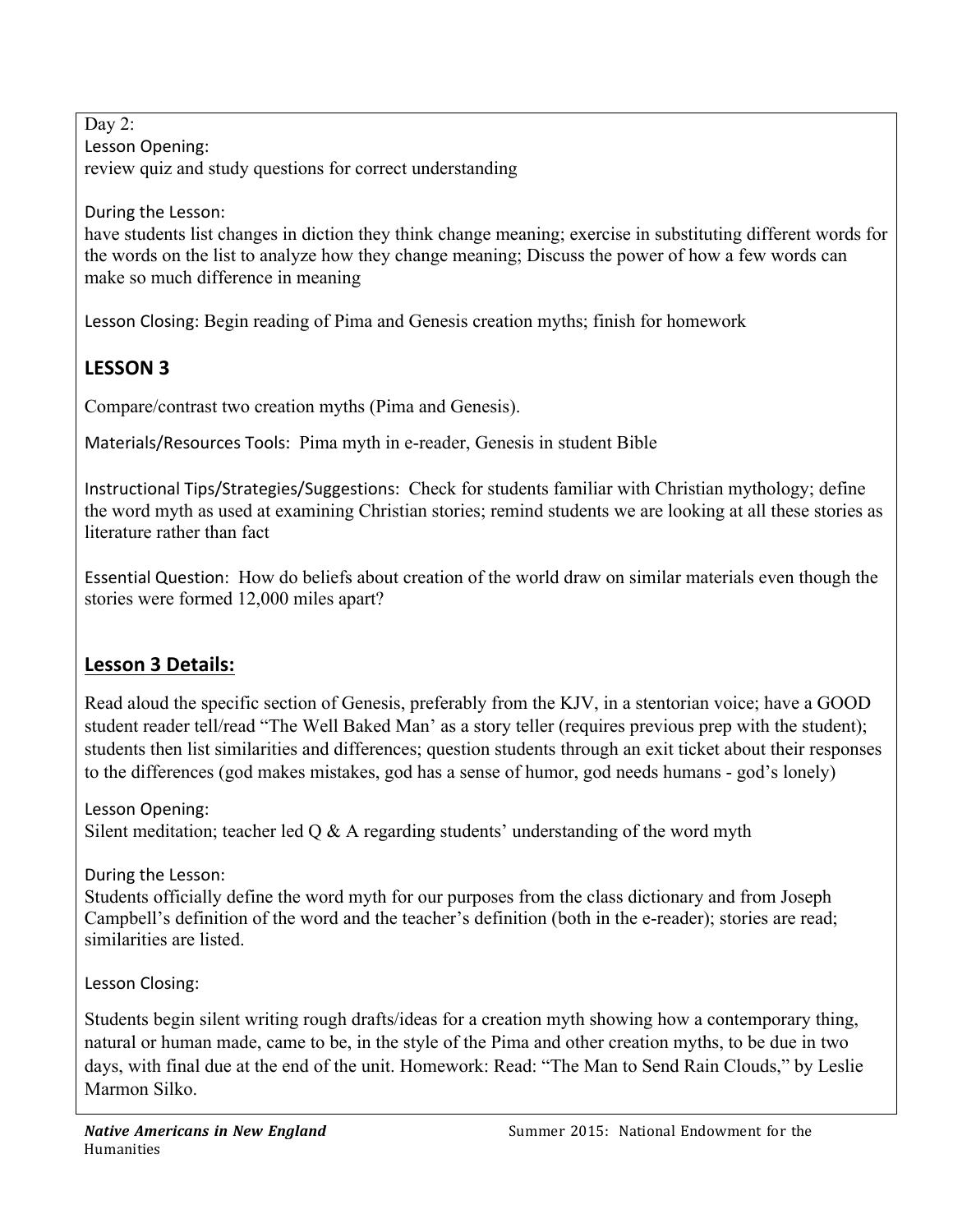## **LESSON'4'**

Materials/Resources Tools: e-reader; youtube link to Crow Supaman's "Prayer Loop Song; youtube site UN Youth Caucus- Intervention on Language

Instructional"Tips/Strategies/Suggestions: If not hip to contemporary music and dance, have students give examples

Essential Question: Do temporary American Indian stories and music meld well with older traditions, or do the blendings grate and feel disharmonious; what happens when a people or person loses their original language.

## **Lesson'4 Details:**

Lesson Opening: Day 1 and 2: Have students listen to traditional American Indian flute, drum, and chanting

Day 1:

During the Lesson:

Quick verbal quiz on story basics; define irony; analyze the pueblo characters' understandings of what Father Paul says, how they respond to him, ask why they let him believe they are following his Catholic understandings, and how that brings harmony to the situation;

Lesson Closing:

Discussion: student responses to the cultural differences in the story; students state their own handling of cultural differences between our school Catholicism and their own spiritual traditions, or lack thereof. Students relate their experiences of either losing or trying to hold on to their original language

Day 2:

Lesson Opening: Have students listen to traditional American Indian flute, drum, and chanting

During the Lesson:

Review the short story, the differences between cultural understandings; review any and all questions from lessons 1 – 3; show video of Supaman; list and discuss the contemporary symbols, music, sounds, and dance and how they harmonize the past and the present; view youtube video of the presentation of the UN youth caucus on aboriginal language.

Lesson Closing:

Discussion, continue: student responses to the cultural differences in the story; students state their own handling of cultural differences between our school Catholicism and their own spiritual traditions, or lack thereof. Students relate their experiences of either losing or trying to hold on to their original language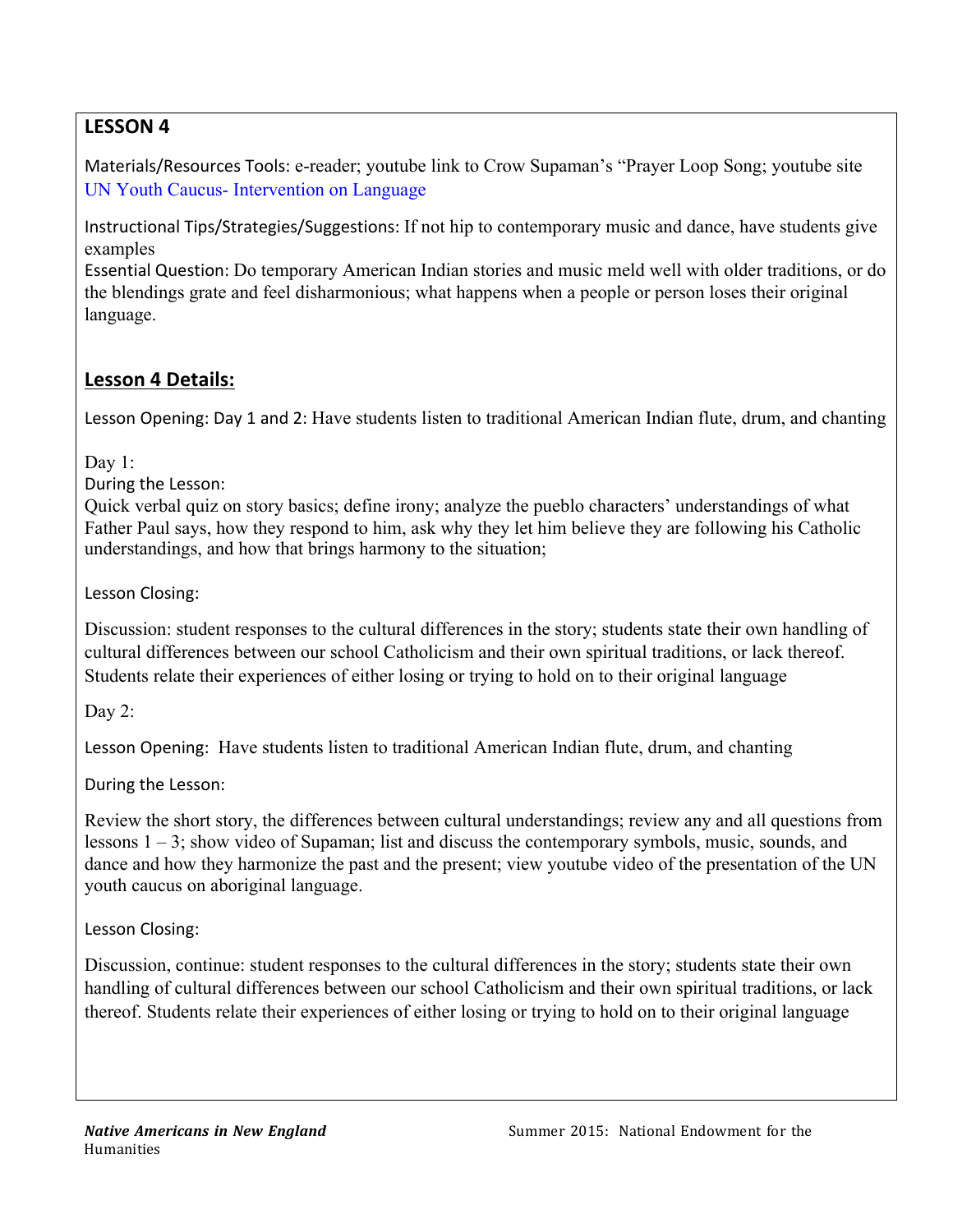# **Materials and Sources Used**

What source(s) is/are being used (full citation)? Please annotate each source.

1. Dorris, Michael. "The Indian on the Shelf." *The American Indian and the Problem of History.* ed. Calvin Martin. New York; Oxford University Press, 1987. 98-105.

 An essay discussing how the image of the Western Plains Indian has become the defining symbol of American Indians, and that it is a "fantasy" of American media. He discusses how images such as that create an image of Indians as somehow other than any other human, which he refutes

2. Cooper, James Fenimore. "from *The Deerslayer." American Literature Anthology.* Ed. Andrew Harris. Salesian High School, Richmond, CA; 2015.

 The first of Fenimore Cooper's *Leather Stockings Tales.* The first three pages introduce us to Deerslayer, who, as the first American male literary hero, has become the template for subsequent male literary and film heros. We also meet Hurry Harry, the darker side of early American literary characters, who "otherizes the Mohicans with his invective toward them without having ever lived with them.

3. Harris, Andrew. *Photo Collections from the Newberry Library.* n.p. 2012.

A collection of photos of portraits of various, mostly Iroquois Indians, from the early 19<sup>th</sup> century painted in England and the U.S., as well as portraits and sketches of Western Plains Indians

4. Three Iroquois creaton stories:

"Iroquois Creation Story." *American Literature Anthology.* Ed. Andrew Harris. Salesian High School, Richmond, CA; 2015.

*Kanienkehakahttp Creation Story .* Web. July 13, 2015.

http://1704.deerfield.history.museum/

*Wendat Creation Story 1704.deerfield.history.museum.* Web. July 13, 2015

http://1704.deerfield.history.museum/

 These three stories are myths about the creation of the earth and its environs, people, languages, and the dark and light aspects of life.

5. Silko, Leslie Marmon. "The Man to Bring Rain Clouds." *The Man to Bring Rain Clouds.* New York: Penguin Books, 1974. 3-9.

 This is a gentle story about the death of a Pueblo Indian tribal elder, and the social and spiritual aspects of the experience from tribal characters and a Catholic priest. Irony abounds.

6. Supaman. "Prayer Loop Song." Web. July 14, 2015

http://www.rebelmusic.com/#!music/rebel-music/video/supaman-prayer-loop-song

This is a video of a Crow musician/dancer mixing traditional regalia, music, and dance with